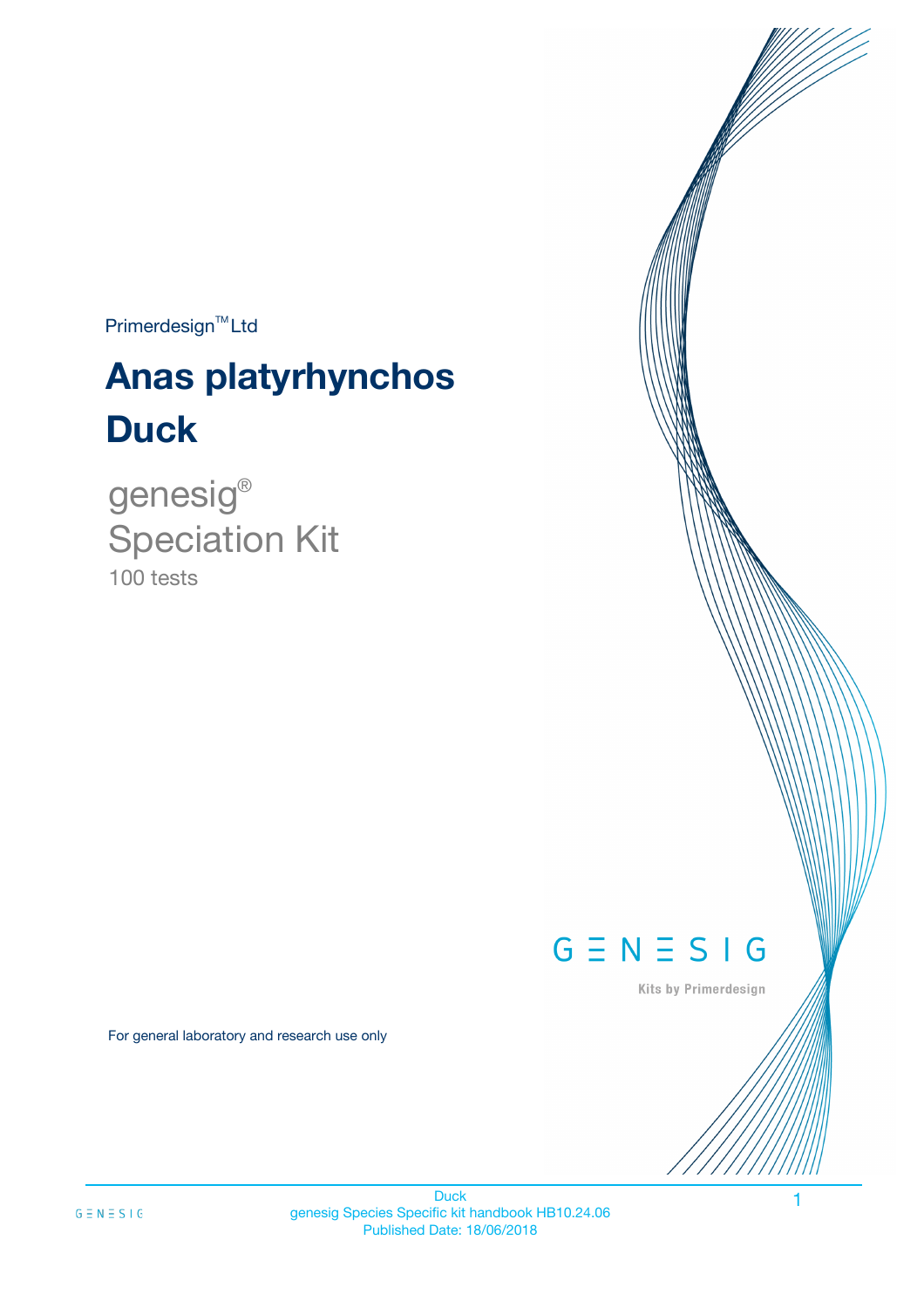# Principles of the test

### **Real-time PCR**

This kit provides a method for detecting Anas platyrhynchos mitochondrial DNA in food samples. The kit is based on the PCR amplification of a unique species-specific tag present in the mitochondrial genome. The mitochondrial genome is an ideal target since it has been sequenced for many different species. This allows comprehensive bioinformatics analysis followed by careful design to ensure specific detection of the desired species whilst excluding detection of other related species. Furthermore, since there are multiple copies of each mitochondrial genome within each cell, the detection sensitivity for this kit is up to 100 times greater than that of a test which targets a single copy locus within the nuclear DNA genome.

PCR amplification is detected by means of a hydrolysis probe ("Taqman-style") which is degraded during PCR, releasing fluorescence. The fluorescence trace can be used to both detect and quantify the number of copies of Anas platyrhynchos mitochondrial DNA present in the sample.

### **Positive control**

The kit provides a positive control template which should be used on every run to prove that your reaction conditions are working correctly. Please note the positive control template poses a significant risk of contamination and should be handled carefully in a separate post PCR environment.

### **Negative control**

To validate any positive findings a negative control reaction should be included every time the kit is used. For this reaction the RNase/DNase free water should be used instead of template. A negative result indicates that the reagents have not become contaminated while setting up the run.

### **Internal extraction control**

When performing DNA extraction, it is often advantageous to have an exogenous source of DNA template that is spiked into the lysis buffer. This control DNA is then co-purified with the sample DNA and can be detected as a positive control for the extraction process. Successful copurification and qPCR for the control DNA also indicates that PCR inhibitors are not present at a high concentration.

A separate primer and probe mix are supplied with this kit to detect the exogenous DNA using qPCR. The primers are present at PCR limiting concentrations which allows multiplexing with the target sequence primers. Amplification of the control DNA does not interfere with detection of the Duck target DNA even when present at low copy number. The Internal control is detected through the VIC channel.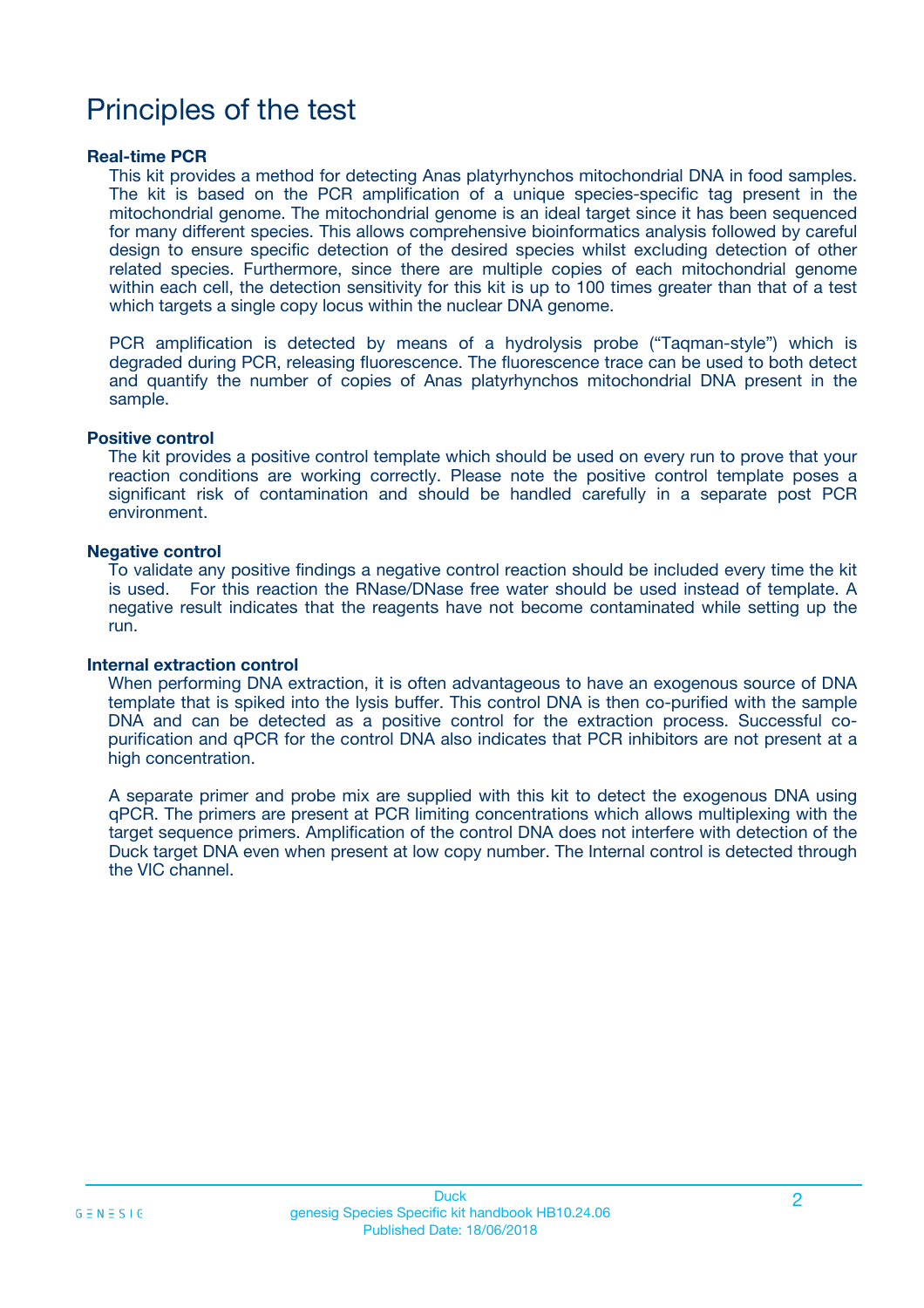### **Sensitivity**

Under optimal PCR conditions the kit provides exceptional sensitivity. Priming efficiency is guaranteed >95% and the kit can detect less than 100 copies of the target mtDNA. Assuming 50 copies of mtDNA per cell this equates to a detection sensitivity limit of 1-2 muscle cells within a sample.

### **Specificity**

This kit is designed to specifically detect the Mallard/Peking Duck species which is relevant to the food industry.

This kit will also detect:

Anas chlorotis, Anas diazi, Anas fulvigula, Anas laysanensis, Anas luzonica, Anas poecilorhyncha, Anas rubripes, Anas wyvilliana, Anas zonorhyncha, Tadorna tadorna

#### This kit will not detect:

Anas superciliosa, Anas undulata, Anas acuta, Anas aucklandica, Anas bahamensis, Anas bernieri, Anas capensis, Anas carolinensis, Anas castanea, Anas chathamica, Anas clypeata, Anas crecca, Anas cyanoptera, Anas discors, Anas erythrorhyncha, Anas flavirostris, Anas Formosa, Anas georgica, Anas gibberifrons, Anas gracilis, Anas hottentota, Anas melleri, Anas nesiotis, Anas platalea, Anas puna, Anas querquedula, Anas rhynchotis, Anas smithii, Anas sparsa, Anas versicolor, Cairina moschata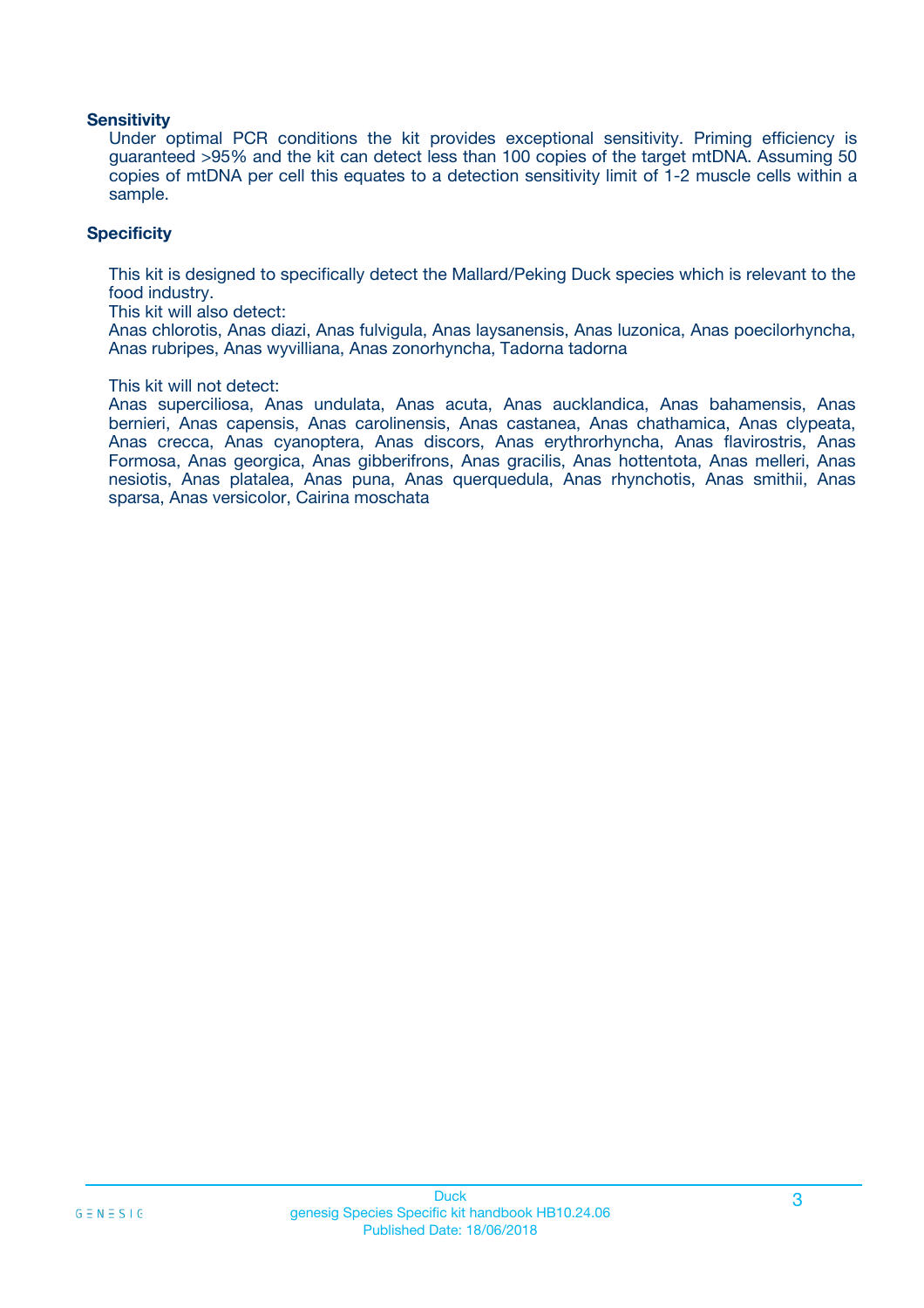# Kit contents

- **Anas platyrhynchos specific primer/probe mix (BROWN)** FAM labelled
- **Anas platyrhynchos positive control template (RED)**
- **Internal extraction control primer/probe mix (BROWN)** VIC labelled as standard
- **Internal extraction control DNA (BLUE)**
- **RNase/DNase free water (WHITE)** for resuspension of primer/probe mixes
- **Template preparation buffer (YELLOW)** for resuspension of internal control template and positive control template

# Reagents and equipment to be supplied by the user

### **Real-time PCR Instrument**

### **DNA extraction kit**

This kit is recommended for use with genesig Easy DNA/RNA extraction kit. However, it is designed to work well with all processes that yield high quality DNA with minimal PCR inhibitors.

### **oasig**TM **lyophilised or Precision**®**PLUS 2X qPCR Master Mix**

This kit is intended for use with oasig or PrecisionPLUS2X qPCR Master Mix.

### **Pipettors and Tips**

**Vortex and centrifuge**

### **Thin walled 1.5 ml PCR reaction tubes**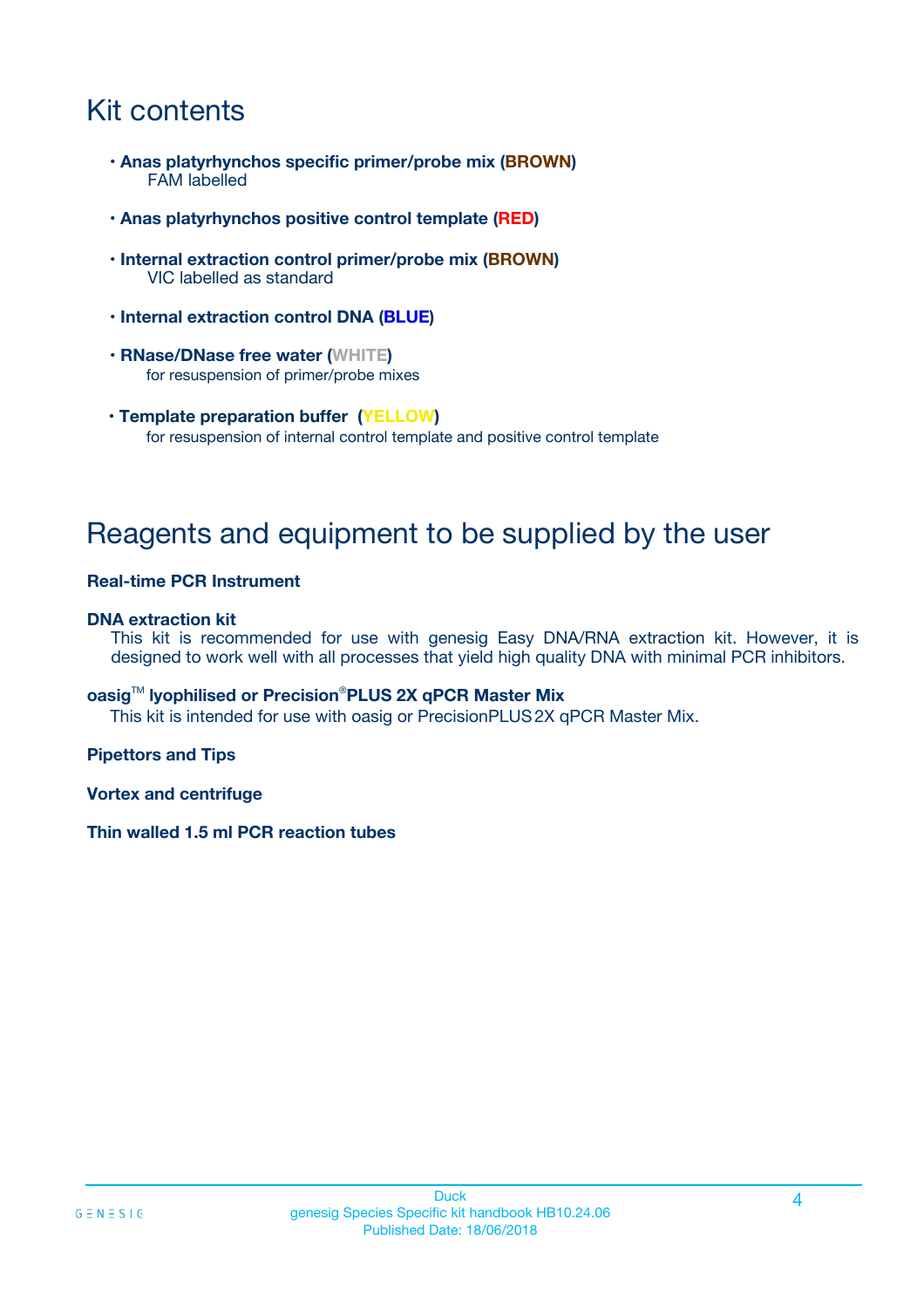### Kit storage and stability

This kit is stable at room temperature but should be stored at -20ºC on arrival. Once the lyophilised components have been resuspended they should not be exposed to temperatures above -20°C for longer than 30 minutes at a time and unnecessary repeated freeze/thawing should be avoided. The kit is stable for six months from the date of resuspension under these circumstances.

Primerdesign does not recommend using the kit after the expiry date stated on the pack.

### Suitable sample material

All kinds of sample material suited for PCR amplification can be used. Please ensure the samples are suitable in terms of purity, concentration, and DNA integrity (An internal PCR control is supplied to test for non specific PCR inhibitors). Always run at least one negative control with the samples. To prepare a negative control, replace the template DNA sample with RNase/DNase free water.

### Dynamic range of test

Under optimal PCR conditions genesig Anas platyrhynchos detection kits have very high priming efficiencies of >95% and can detect less than 100 copies of target template.

# Notices and disclaimers

This product is developed, designed and sold for research purposes only. It is not intended for human diagnostic or drug purposes or to be administered to humans unless clearly expressed for that purpose by the Food and Drug Administration in the USA or the appropriate regulatory authorities in the country of use. During the warranty period Primerdesign genesig detection kits allow precise and reproducible data recovery combined with excellent sensitivity. For data obtained by violation to the general GLP guidelines and the manufacturer's recommendations the right to claim under guarantee is expired. PCR is a proprietary technology covered by several US and foreign patents. These patents are owned by Roche Molecular Systems Inc. and have been sub-licensed by PE Corporation in certain fields. Depending on your specific application you may need a license from Roche or PE to practice PCR. Additional information on purchasing licenses to practice the PCR process may be obtained by contacting the Director of Licensing at Roche Molecular Systems, 1145 Atlantic Avenue, Alameda, CA 94501 or Applied Biosystems business group of the Applera Corporation, 850 Lincoln Centre Drive, Foster City, CA 94404. In addition, the 5' nuclease assay and other homogeneous amplification methods used in connection with the PCR process may be covered by U.S. Patents 5,210,015 and 5,487,972, owned by Roche Molecular Systems, Inc, and by U.S. Patent 5,538,848, owned by The Perkin-Elmer Corporation.

# **Trademarks**

Primerdesign™ is a trademark of Primerdesign Ltd.

genesig $^\circledR$  is a registered trademark of Primerdesign Ltd.

The PCR process is covered by US Patents 4,683,195, and 4,683,202 and foreign equivalents owned by Hoffmann-La Roche AG. BI, ABI PRISM® GeneAmp® and MicroAmp® are registered trademarks of the Applera Genomics (Applied Biosystems Corporation). BIOMEK® is a registered trademark of Beckman Instruments, Inc.; iCycler™ is a registered trademark of Bio-Rad Laboratories, Rotor-Gene is a trademark of Corbett Research. LightCycler™ is a registered trademark of the Idaho Technology Inc. GeneAmp®, TaqMan® and AmpliTaqGold® are registered trademarks of Roche Molecular Systems, Inc., The purchase of the Primerdesign reagents cannot be construed as an authorization or implicit license to practice PCR under any patents held by Hoffmann-LaRoche Inc.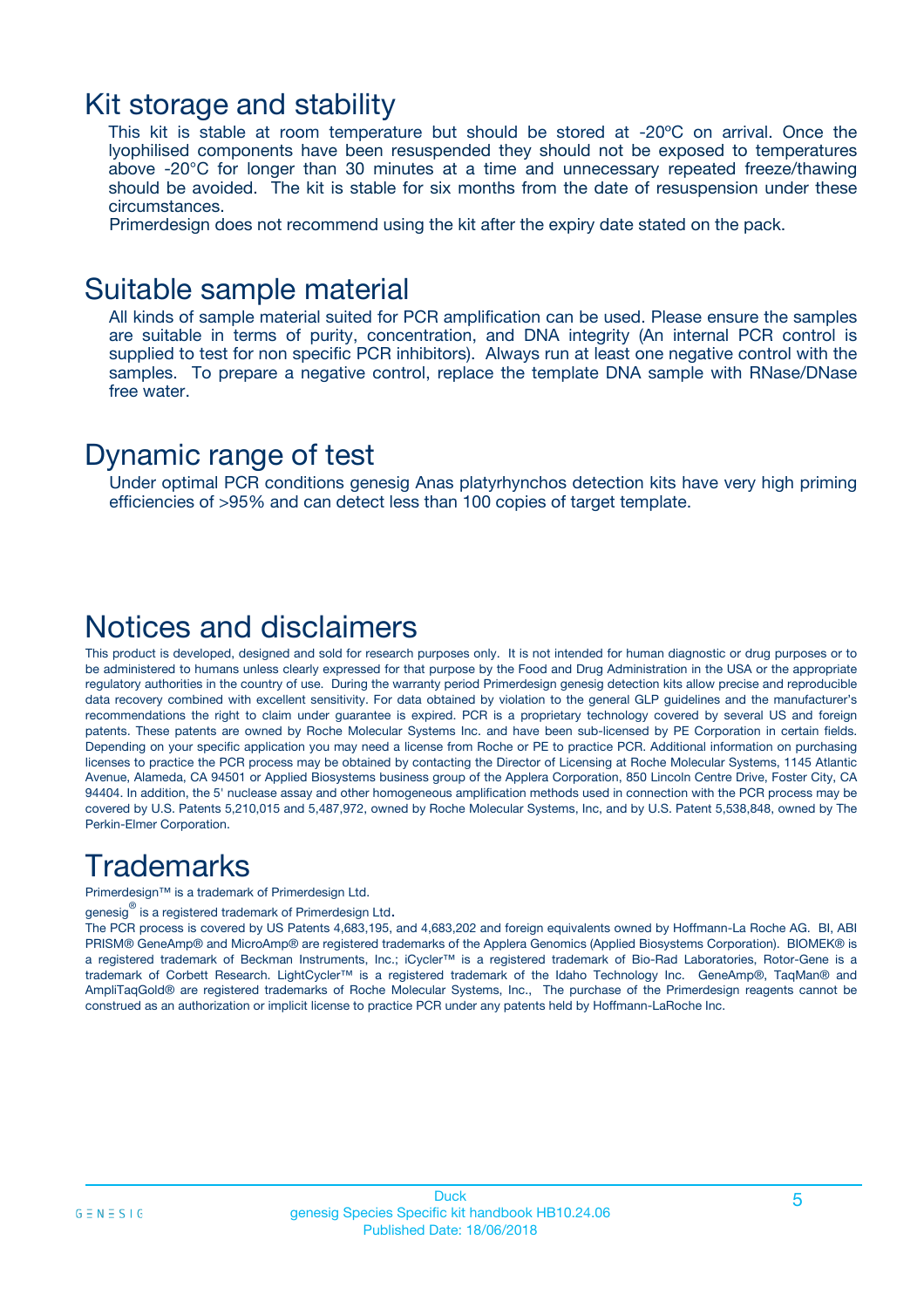# Resuspension protocol

To minimize the risk of contamination with foreign DNA, we recommend that all pipetting be performed in a PCR clean environment. Ideally this would be a designated PCR lab or PCR cabinet. Filter tips are recommended for all pipetting steps.

### **1. Pulse-spin each tube in a centrifuge before opening.**

This will ensure lyophilised primer and probe mix is in the base of the tube and is not spilt upon opening the tube.

**2. Resuspend the primer/probe mixes in the RNase/DNase free water supplied according to the table below:**

To ensure complete resuspension, vortex each tube thoroughly.

| Component - resuspend in water                       |             |  |
|------------------------------------------------------|-------------|--|
| <b>Pre-PCR pack</b>                                  |             |  |
| Anas platyrhynchos primer/probe mix (BROWN)          | $110$ $\mu$ |  |
| Internal extraction control primer/probe mix (BROWN) | 165 µl      |  |

### **3. Resuspend the internal control template and positive control template in the template preparation buffer supplied, according to the table below:**

To ensure complete resuspension, vortex the tube thoroughly.

| Component - resuspend in template preparation buffer |             |  |
|------------------------------------------------------|-------------|--|
| <b>Pre-PCR heat-sealed foil</b>                      |             |  |
| Internal extraction control DNA (BLUE)               | $500$ $\mu$ |  |
| <b>Post-PCR heat-sealed foil</b>                     |             |  |
| Anas platyrhynchos Positive Control Template (RED) * |             |  |

\* This component contains high copy number template and is a VERY significant contamination risk. It must be opened and handled in a separate laboratory environment, away from the other components.

# DNA extraction

The internal extraction control DNA can be added either to the DNA lysis/extraction buffer or to the DNA sample once it has been resuspended in lysis buffer.

**DO NOT add the internal extraction control DNA directly to the unprocessed biological sample as this will lead to degradation and a loss in signal.**

- **1. Add 4µl of the Internal extraction control DNA (BLUE) to each sample in DNA lysis/extraction buffer per sample.**
- **2. Complete DNA extraction according to the manufacturers protocols.**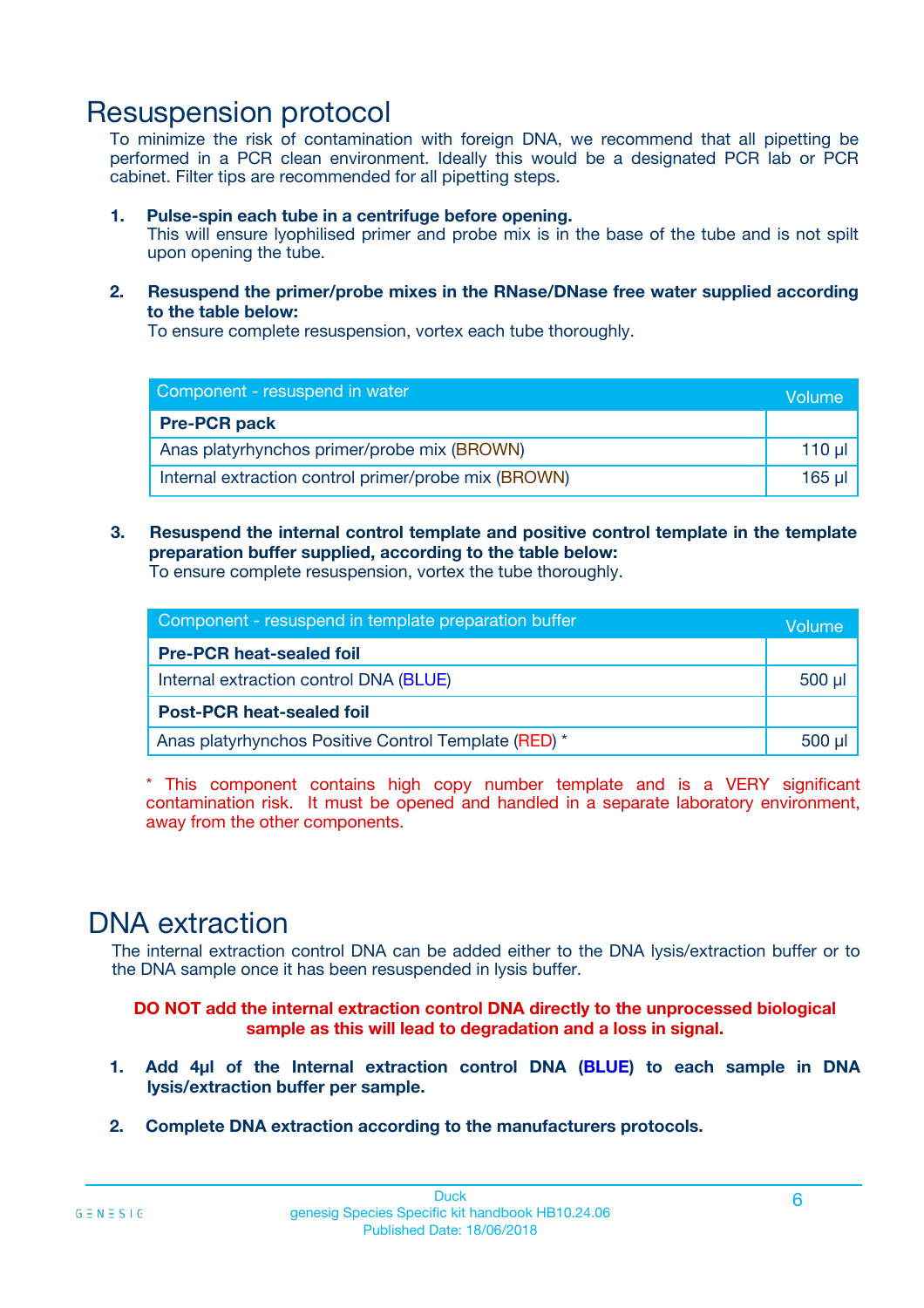# qPCR detection protocol

**1. For each DNA sample prepare a reaction mix according to the table below:** Include sufficient reactions for positive and negative controls.

| Component                                            | Volume         |
|------------------------------------------------------|----------------|
| oasig or PrecisionPLUS 2X qPCR Master Mix            | $10 \mu$       |
| Anas platyrhynchos primer/probe mix (BROWN)          | 1 µl           |
| Internal extraction control primer/probe mix (BROWN) | 1 µl           |
| <b>RNase/DNase free water (WHITE)</b>                | 3 <sub>µ</sub> |
| <b>Final Volume</b>                                  | 15 u           |

- **2. Pipette 15µl of each mix into individual wells according to your qPCR experimental plate set up.**
- **3. Pipette 5µl of DNA template into each well, according to your experimental plate set up.** To obtain a strong signal, the ideal concentration of DNA is 1-3ng/µl. The concentration should not exceed 5ng/µl. Substitute sample DNA for RNase/DNase free water as a negative control. Substitute sample DNA for positive control template as a positive control.

# qPCR amplification protocol

Amplification conditions using oasig or PrecisionPLUS 2X qPCR Master Mix.

|             | <b>Step</b>       | <b>Time</b>     | Temp           |
|-------------|-------------------|-----------------|----------------|
|             | Enzyme activation | 2 min           | 95 °C          |
| Cycling x50 | Denaturation      | 10 <sub>s</sub> | 95 $\degree$ C |
|             | DATA COLLECTION * | 60 s            | 60 °C          |

\* Fluorogenic data should be collected during this step through the FAM and VIC channels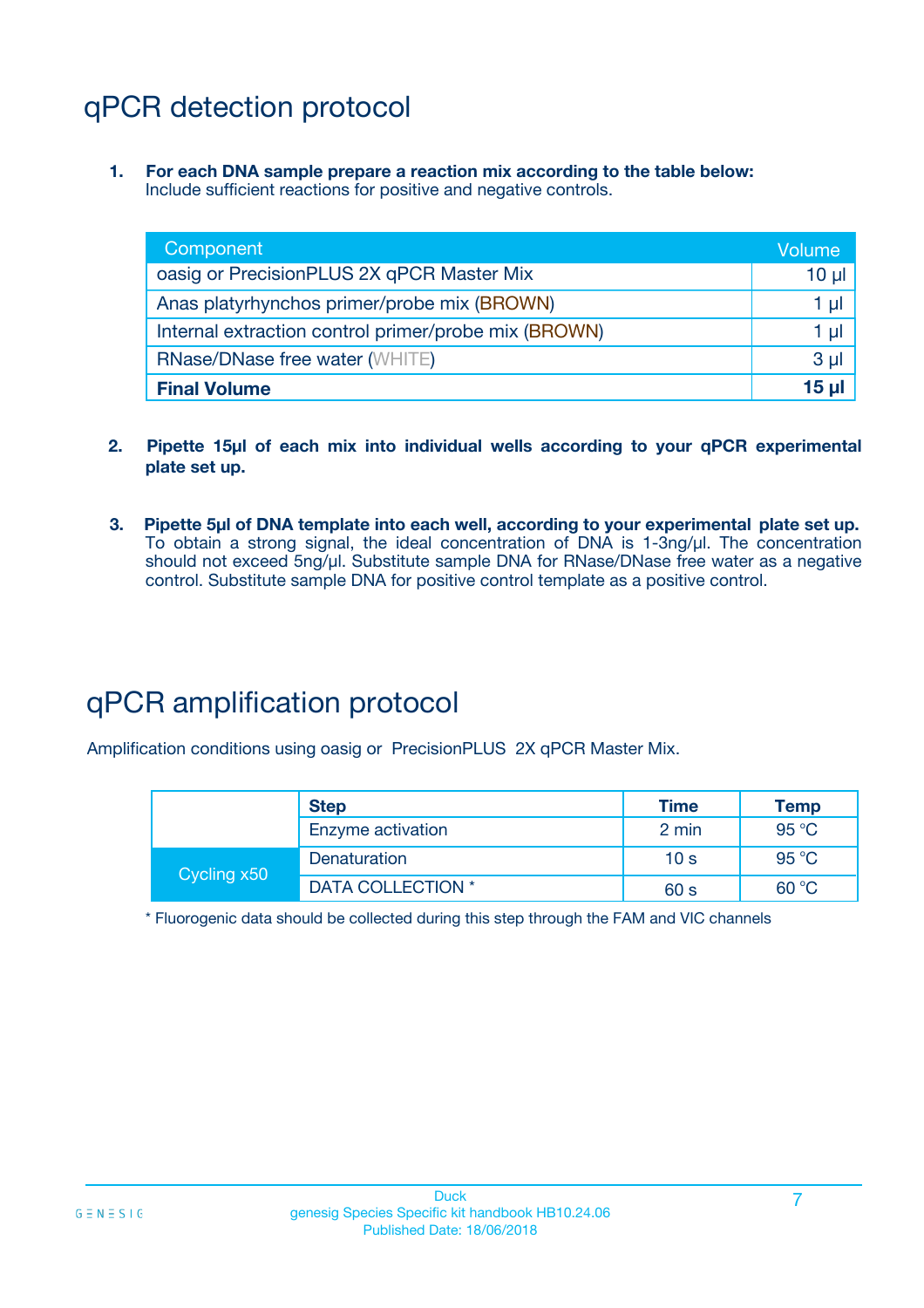# Interpretation of results

For interpretation when speciation kit used independently of the universal meat or fish kit

| <b>Target</b><br>(FAM) | <b>Internal</b><br>control<br>(VIC) | <b>Positive</b><br>control | <b>Negative</b><br>control | Interpretation                                        |
|------------------------|-------------------------------------|----------------------------|----------------------------|-------------------------------------------------------|
| $\leq 35$              | $+ 1 -$                             | ÷                          |                            | <b>POSITIVE RESULT</b>                                |
| $> 35$ or -            | ÷                                   | ÷                          |                            | <b>NEGATIVE RESULT</b>                                |
|                        |                                     |                            |                            |                                                       |
| $+ 1 -$                | $+ 1 -$                             | ÷                          | $\leq 35$                  | <b>EXPERIMENT FAILED</b><br>due to test contamination |
| $+ 1 -$                | $+ 1 -$                             | ٠                          | > 35                       | $\star$                                               |
| $> 35$ or -            |                                     | ÷                          |                            | <b>SAMPLE PREPARATION FAILED</b>                      |
|                        |                                     |                            |                            | <b>EXPERIMENT FAILED</b>                              |

Positive control template (**RED**) is expected to amplify between Cq 16 and 23. Failure to satisfy this quality control criterion is a strong indication that the experiment has been compromised.

\*Where the test sample is positive and the negative control is positive with a  $Ca > 35$ , the sample must be reinterpreted based on the relative signal strength of the two results:



If the sample amplifies  $> 5$  Cq earlier than the negative control then the sample should be reinterpreted (via the table above) with the negative control verified as negative.

Sample  $/$  / Negative control  $\Delta$ Ca < 5 **INCONCLUSIVE** 

If the sample amplifies  $< 5$  Cq earlier than the negative control then the positive sample result is invalidated and the result should be determined inconclusive due to test contamination. The test for this sample should be repeated.

### **Internal PCR control**

The Cq value obtained with the internal control will vary significantly depending on the extraction efficiency, the quantity of DNA added to the PCR reaction and the individual machine settings. Cq values of  $28\pm3$  are within the normal range. When amplifying a Duck sample with a high genome copy number, the internal extraction control may not produce an amplification plot. This does not invalidate the test and should be interpreted as a positive experimental result.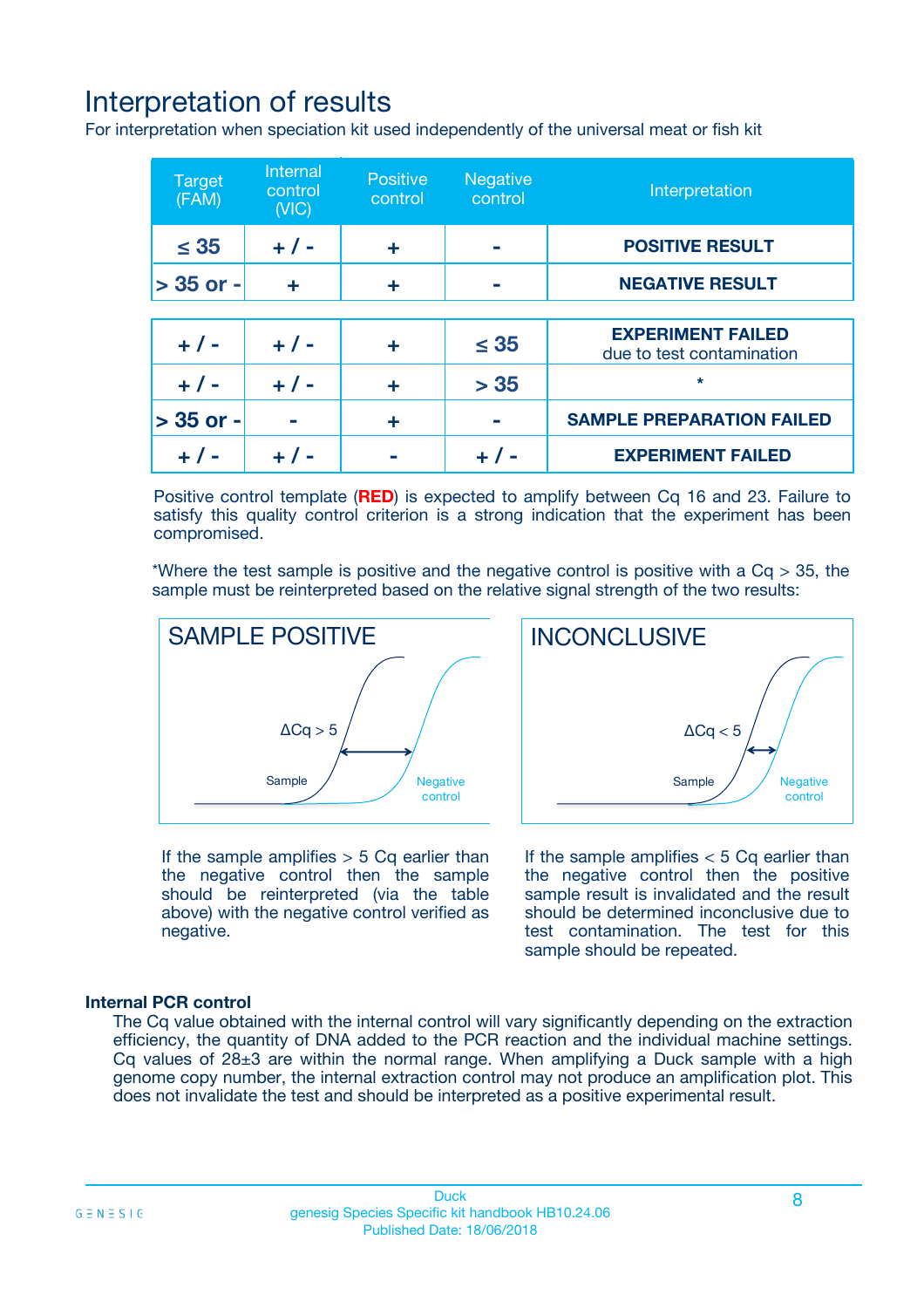# Interpretation of results

For interpretation when speciation kit used in conjunction with the universal meat or fish kit

| <b>Target</b><br>(FAM) | Internal<br>control<br>(NIC) | <b>Universal</b><br>signal<br>(FAM) | Positive<br>control<br>(Target &<br><b>Universal</b><br>signal) | <b>Negative</b><br>control<br>(Target<br>only) | Interpretation                                                              |
|------------------------|------------------------------|-------------------------------------|-----------------------------------------------------------------|------------------------------------------------|-----------------------------------------------------------------------------|
| ÷                      | $+$ / -                      | ÷                                   | ÷                                                               |                                                | <b>POSITIVE RESULT</b><br>calculate species %<br>and check test sensitivity |
|                        | ٠                            | ÷                                   | ÷                                                               |                                                | <b>NEGATIVE RESULT</b>                                                      |
|                        |                              |                                     |                                                                 |                                                |                                                                             |
|                        |                              | ÷                                   | ÷                                                               |                                                | <b>SAMPLE FAILED</b><br>repeat test                                         |
| ÷                      | $+ 1 -$                      |                                     | ÷                                                               |                                                | <b>SAMPLE FAILED</b><br>repeat test                                         |
| $+/-$                  | $+$ / -                      | $+/-$                               | ÷                                                               | $\leq 35$                                      | <b>EXPERIMENT FAILED</b><br>due to test contamination                       |
| $+ 1 -$                | $+$ / -                      | $+ 1 -$                             | ÷                                                               | > 35                                           | $\star$                                                                     |
|                        | ÷                            |                                     | ÷                                                               |                                                | <b>NO ANIMAL DNA DETECTED</b>                                               |
|                        |                              |                                     | ÷                                                               |                                                | <b>SAMPLE PREPARATION FAILED</b>                                            |
| $+  / -$               | $+ 1 -$                      |                                     |                                                                 |                                                | <b>EXPERIMENT FAILED</b>                                                    |

Positive control template (**RED**) is expected to amplify between Cq 16 and 23. Failure to satisfy this quality control criterion is a strong indication that the experiment has been compromised

\*Where the test sample is positive and the negative control is positive with a  $Cq > 35$ , the sample must be reinterpreted based on the relative signal strength of the two results:



If the sample amplifies  $> 5$  Cq earlier than the negative control then the sample should be reinterpreted (via the table above) with the negative control verified as negative.



If the sample amplifies  $< 5$  Cq earlier than the negative control then the positive sample result is invalidated and the result should be determined inconclusive due to test contamination. The test for this sample should be repeated.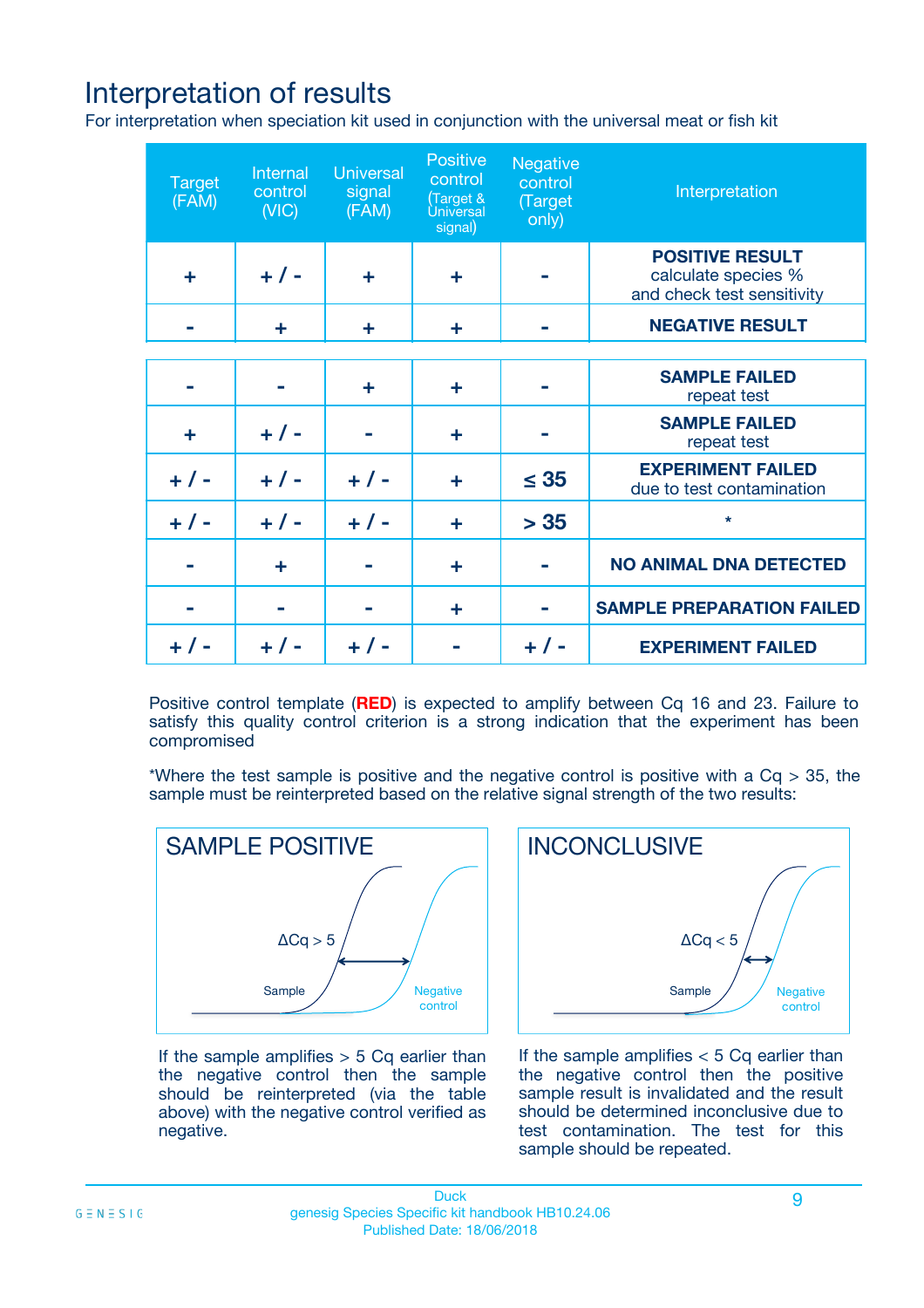### **Calculating species %**

(n.b. a Microsoft Excel applet for automatic % calculation is available free of charge. Contact support@primerdesign.co.uk to request)

Species % =  $(2^{\wedge}$ -[(Cq Anas platyrhynchos [SAMPLE] – Cq Anas platyrhynchos [+ve control]) - (Cq Universal meat [SAMPLE] – Cq Universal meat [+ve control] )]) x 100

Worked example: test gives following Cq values:

Anas platyrhynchos test on sample: 24.1 Anas platyrhynchos test on positive control DNA: 23.5 Universal meat test on sample: 22.2 Universal meat test on positive control DNA: 22.4

Anas platyrhynchos% =

 $(2^{\wedge}-(24.1-23.5)-(22.2-22.4))) \times 100 =$ 

 $(2^{\wedge}$  -((0.6) - (-0.2)))  $\times$  100 =

(2^ -0.8) x 100 = **57.4%**

n.b. In rare circumstances, some samples may produce a speciation % greater then 100. This is usually due to the presence of PCR inhibition affecting the multiplex reaction and should be reported as 100%. If the reported speciation is greater than 400% then the level of PCR inhibition is likely too great for accurate speciation reporting. Samples such as these should be re-extracted with extra washes to remove PCR inhibitors.